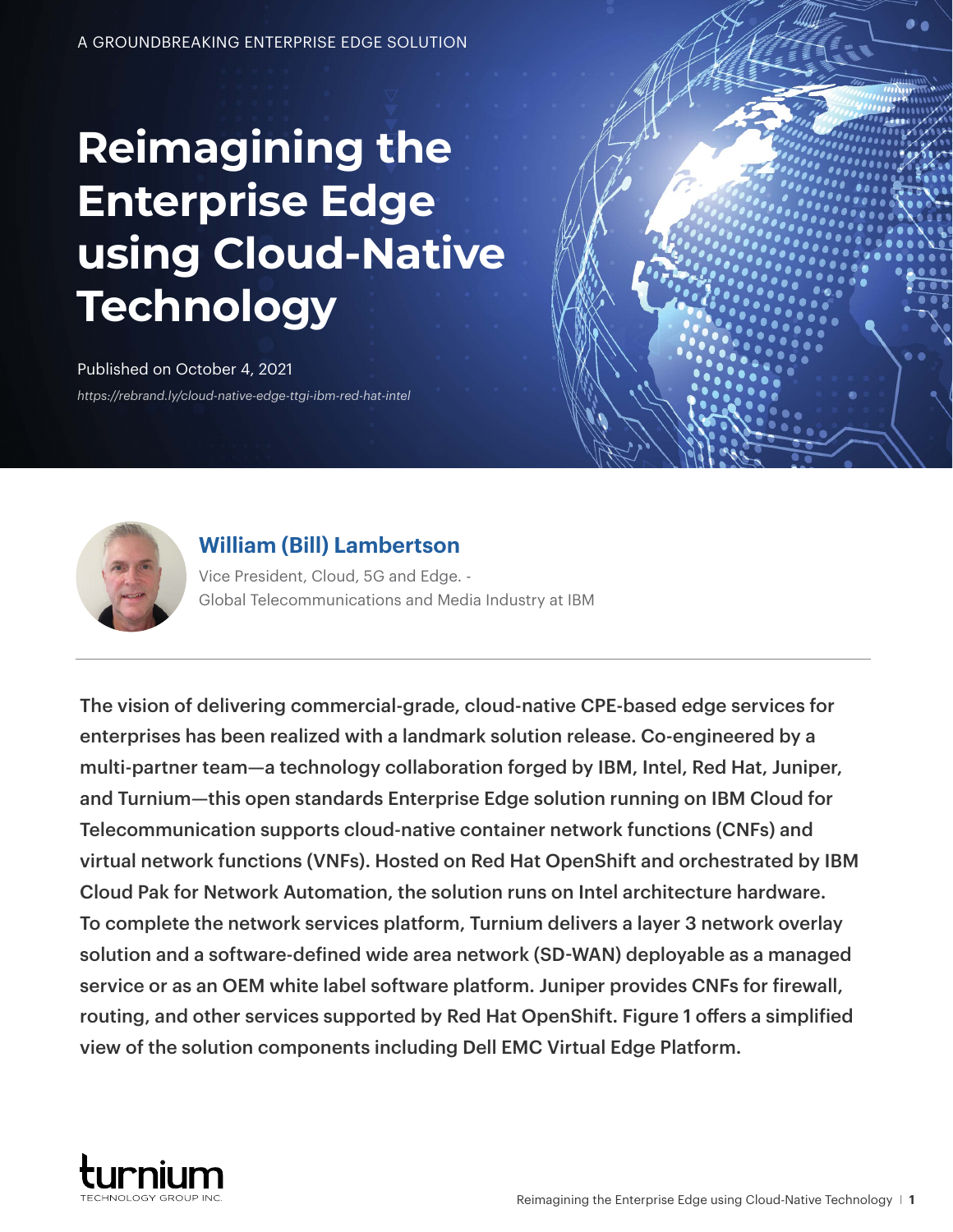

Figure 1. Enterprise Edge solution components

#### **Challenges Facing Enterprises Today Challenges Facing Enterprises Today**

Increasing numbers of enterprises are recognizing that consolidating computing workloads—including Increasing numbers of enterprises are recognizing that consolidating computing operational technology (OT), communications technology (CT), and information technology (IT)—offers many benefits, particularly when integrating cloud-native services into their infrastructure. The key business value of distributed cloud services include: The key business value of distributed cloud-services include:

- Gaining easy access to cloud-based services
- $\bullet$  Improving business agility cost effectively by converging OT, CT, and IT
- Unifying cloud operations in a secure, visible manner, employing the latest uCPE technologies for communicating among branch offices and the hybrid cloud
- Lowering latency and increasing the availability of cloud-based solutions at the network edge

## **Resolving Business Challenges at the Edge**

The Enterprise Edge solution addresses these challenges:

• **Access:** Tested and validated hardware and software components streamline the deployment of cloudnative infrastructure on-premises. Turnium SD-WAN seamlessly connects enterprises communicating with branch offices anywhere in the world in a manageable, secure, easy-to-deploy framework. Red Hat OpenShift provides the Kubernetes-based environment, allocating compute, networking, storage resources and balancing workloads, so enterprise customers get flexible, extensible access to cloud-based services. IBM Cloud Satellite extends IBM Cloud services to any environment, including the Enterprise Edge.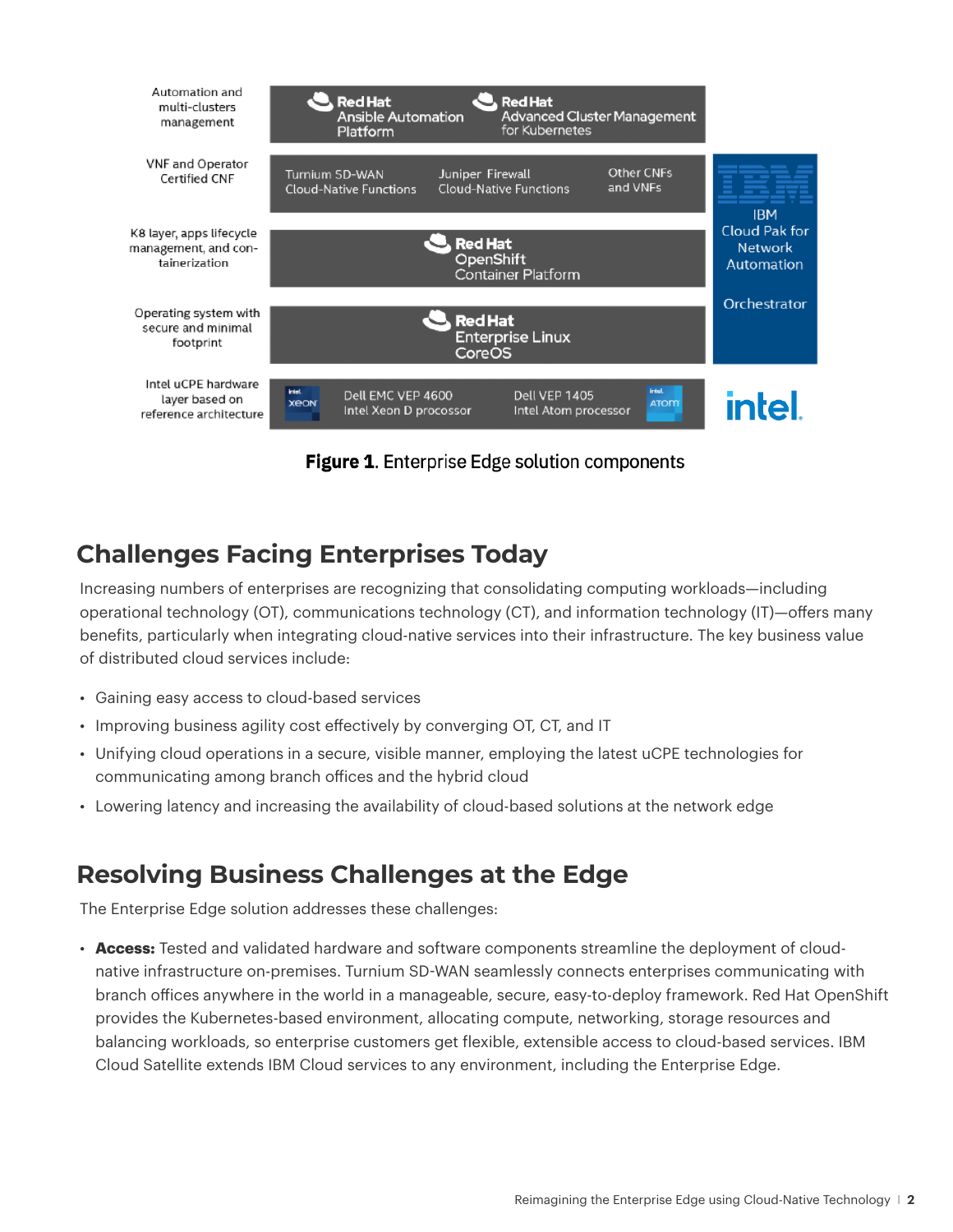- **Agility:** Red Hat OpenShift application platform represents a leading cloud-native solution for handling virtualized and containerized uCPE processes. OpenShift lets customers quickly deploy applications and microservices on-premises in branch offices and apply automation, advanced provisioning features guided by AI, and software lifecycle management to support business practices and policies. IBM Cloud Pak for Network Automation provides enterprises with AI-driven automated network operations and allows them to rapidly develop and deploy new services at the edge. IBM Cloud Satellite provides a consistent set of services to improve development velocity across public cloud and edge infrastructures.
- **Reduced personnel training needs:** The Enterprise Edge solution dramatically reduces the need for specialized, trained personnel to perform maintenance, updates, and configuration tasks. The solution's centralized control model provides policy-driven automation and can be combined with AI tools to intelligently manage many network-edge processes. IBM Cloud Satellite is an IBM SRE-managed cloud solution that brings IBM Cloud services to any environment – on premises, in any public cloud, or at the edge.
- Lower CapEx and OpEx: Red Hat OpenShift makes it possible to run diverse applications across a shared kernel, supporting the consolidation of CT, OT, and IT operations on a single server. Using containers enables a much smaller footprint and lower energy use than full-function VMs. Development and management of VMs can be complex. Each VM by design contains a separate operating system and has a storage footprint that typically ranges to several gigabytes. Portability of applications across hybrid clouds or edge computing installations is very limited. In comparison, containers have excellent portability across on-premises and cloud environments, providing a smaller footprint, typically in the megabyte range, simpler management than VMs, a built-in method for more efficient software updates and patches, and faster application startup times. IBM Cloud Satellite Infrastructure Service provides on-premises dedicated cloud Infrastructure as a Service (IaaS) with monthly consumption OpEx and flexible sizing with no long-term infrastructure commitments. These factors can contribute to lower CapEx and OpEx values for the enterprise.
- **Reliance on standards-based components:** The Enterprise Edge solution is built with open-source components, making it easier to design, develop, and deploy a complete solution, minimizing interoperability issues, and offering numerous add-ons and enhancements through the edge computing and IoT ecosystem. Architecture support for Intel® Smart Edge Open (formally known as OpenNESS) gives developers a royaltyfree multi-access edge computing (MEC) software toolkit for enhancing service capabilities and optimizing performance for a wide variety of enterprise use cases. Red Hat OpenShift extends the flexibility and interoperability of an open, standards-based infrastructure to a wide range of cloud-native workloads, providing automation and advanced management capabilities to simplify operating at the edge.
- **High-availability and security:** The Enterprise Edge solution features cloud-native network security functions from Juniper together with the cloud-native SD-WAN from Turnium, delivering strong security and ensuring high-availability for external connectivity.

The primary hardware/software reference architecture developed by Intel, IBM, and Red Hat is enhanced and extended with integrations of Dell, Juniper, and Turnium technologies.

The **Juniper cSRX Firewall** is a container-based, integrated network function, providing application security, intrusion protection, automated life cycle controls, and unified policy management. The cSRX equips security professionals with the tools to deploy and scale firewall and advanced threat detection and prevention in dynamic container environments.